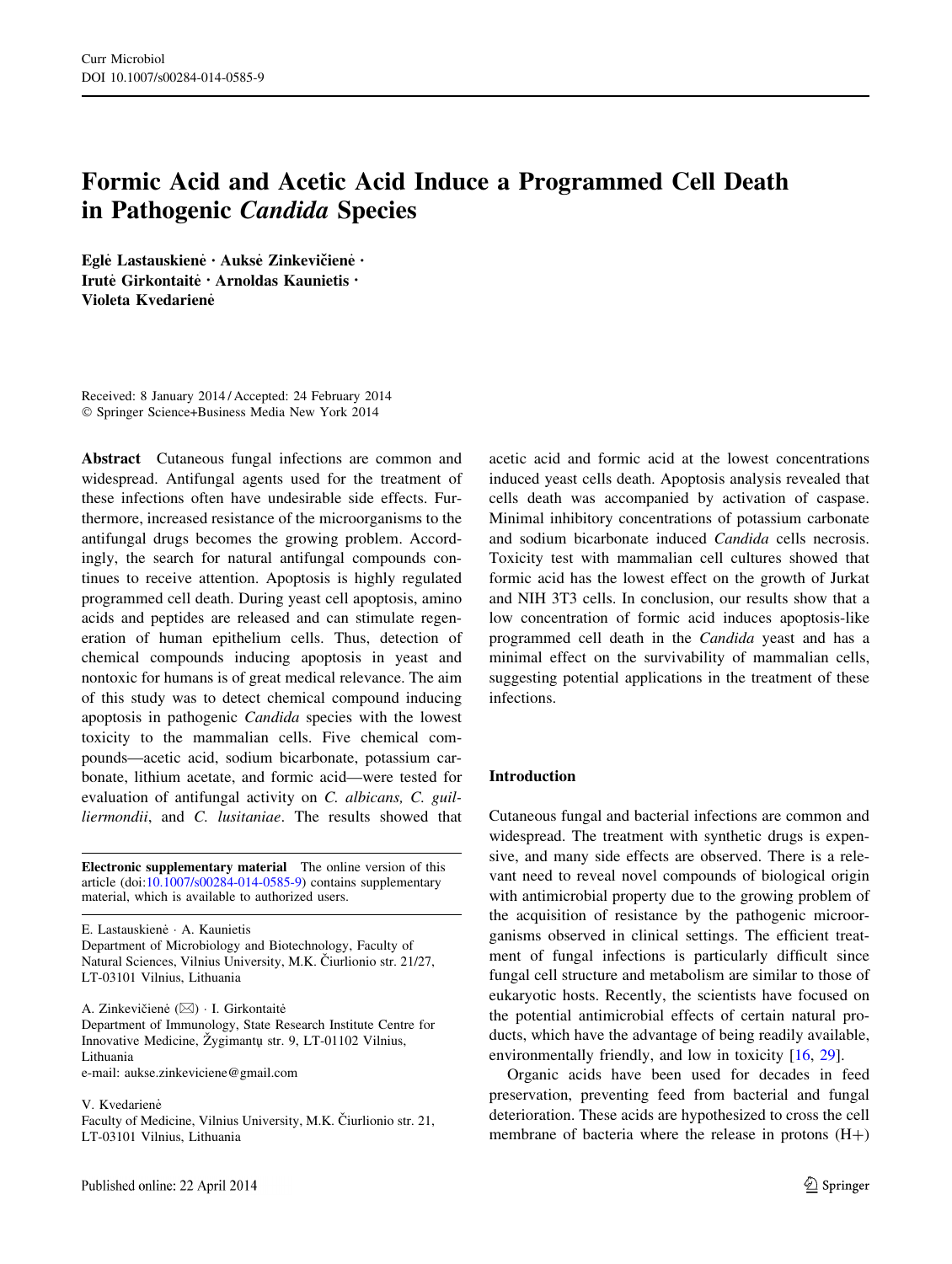causes the cells to die [[4\]](#page-6-0). Acetic acid and formic acid are generally recognized as safe antimicrobial agents, and the low dilute solutions of organic acids are generally without side effects [[10,](#page-6-0) [31\]](#page-7-0).

Sodium bicarbonate is widely used in the food industry, to formulate toothpaste, cosmetic products, and is known for its acid-neutralizing properties. There are some reports that sodium bicarbonate possesses antimicrobial activity against oral microorganisms [[5\]](#page-6-0). It has been reported that this agent is virucidal and inhibits the growth of several fungi, but the mechanism of action is unclear [\[1](#page-6-0), [20](#page-7-0)].

In literature, there are numerous studies regarding searching for antimicrobial agents, but only a few of them investigate the action of chemical compounds on microorganisms and their induced cell death. Apoptosis is highly regulated cellular suicide program. Assays for apoptotic and/or necrotic cell death such as viability, DNA fragmentation, exposition of phosphatidylserine, or cell integrity have been established and are routinely used in the field of yeast programmed cell death [\[7](#page-6-0), [19\]](#page-7-0). When a cell undergoes apoptosis, it continues to produce proteins and ATP. Damaged cells are homeostatically removed without an inflammatory reaction occurring. In contrast, necrotic cell death is characterized by the loss of metabolic functions and the integrity of the cell membrane. The released cellular content induces an inflammatory response in the effected tissue. Thus, the finding of chemical compounds inducing apoptosis in yeast and nontoxic for humans is of great medical relevance and might provide a basis for future therapies.

Keeping the above facts in view, the present study was carried out to investigate the antifungal activity and induced cell death of five natural compounds against Candida albicans, C. guilliermondii, and C. lusitaniae. C. albicans we used as a model microorganism as it is a medically important commensal pathogen. C. guilliermondii and C. lusitaniae are infrequent cause of infections, but they are unique among *Candida* species due to their drug resistance [[11,](#page-6-0) [12\]](#page-6-0).

# Materials and Methods

# Yeast Strains and Cultivation Conditions

The study was performed on C. guilliermondii and C. lusitaniae strains isolated from the skin of patients with clinical diagnosis of atopic dermatitis and identified applying assimilation test api ID32C (bioMerieux sa, France) [[32\]](#page-7-0). Physiological identification of these isolates was confirmed by 26S rDNA sequences analysis. Briefly, the D1/D2 region of the large subunit of the 26S rDNA was PCR-amplified from the genomic DNA using the universal primer pair F63/LR3. The amplified fragments were purified using GeneJET<sup>TM</sup> PCR Purification kit (Thermo Fisher Scientific) and sequenced using the Sanger dideoxy chain-termination method. A similarity search of the D1/ D2 26S rDNA sequences against database entries was performed using the Basic Local Alignment Search Tool (BLAST) program provided by the National Centre for Biotechnology Information (NCBI) website [\(http://www.](http://www.ncbi.nlm.nih.gov/BLAST) [ncbi.nlm.nih.gov/BLAST\)](http://www.ncbi.nlm.nih.gov/BLAST). C. albicans ATCC 10231 strain was also included in this study. Yeasts were grown on Sabouraud agar medium (SA) (2 % glucose, 1 % peptone, 1.5 % agar) for further research.

#### Antifungal Screening

Antifungal testing was adapted from the CLSI guideline M27-A3 [\[8](#page-6-0)]. Five chemical compounds—acetic acid, sodium bicarbonate, potassium carbonate, lithium acetate, and formic acid—were tested for evaluation of antifungal activity. Acetic acid, a known inducer of apoptosis in yeast, was used as a control. Minimum inhibitory concentrations (MICs) were determined by a microdilution method in 96-well microdilution plates using Sabouraud broth (SB) (2 % glucose, 1 % peptone). Analyzed yeast strains were subcultured on SA at 35  $\degree$ C for 24 h. 100 µl of prepared yeast suspension in SB medium was added to  $100 \mu$ l of SB medium supplemented with known concentrations of tested antifungal compounds (final inoculum size  $7 \times 10^2$ - $3 \times 10^3$  CFU/ml). 100 µl of each yeast strain suspension was added to 100 µl of SB medium for the positive control. Medium alone was used for the sterility control. Each strain was tested in duplicate on each media. Microwell plates were incubated at  $35^{\circ}$ C for 48 h aerobically. The first two wells without visible growth as compared to the positive control were defined as the MIC and subcultured on the SA medium for 5 days at 35  $^{\circ}$ C.

# Time-kill Assay

The time-kill assay was performed by the broth macrodilution method. In brief, a starting inoculum of  $10^5$ -10<sup>6</sup> CFU/ml and a final concentration of the antifungal compound equal to the MIC were used in the assay. Flasks containing 50 ml of SB medium with the appropriate antifungal agent were mixed with 50 ml of SB medium containing the test organism in logarithmic growth phase. The flasks were incubated with shaking at  $35^{\circ}$ C. Aliquots were removed, and  $OD_{560}$  was measured at 0-, 2-, 4-, 6-, 8-, 10-, 20-, 22-, 24-, 26-, 28-, 30-, 32-, and 48-hour time point. Time-killing curves were constructed by plotting the OD560 versus time over 48 h. Medium without antifungal agents was used as a control. The assay was repeated three times. Results were interpreted by the antifungal effect between the tested different compounds.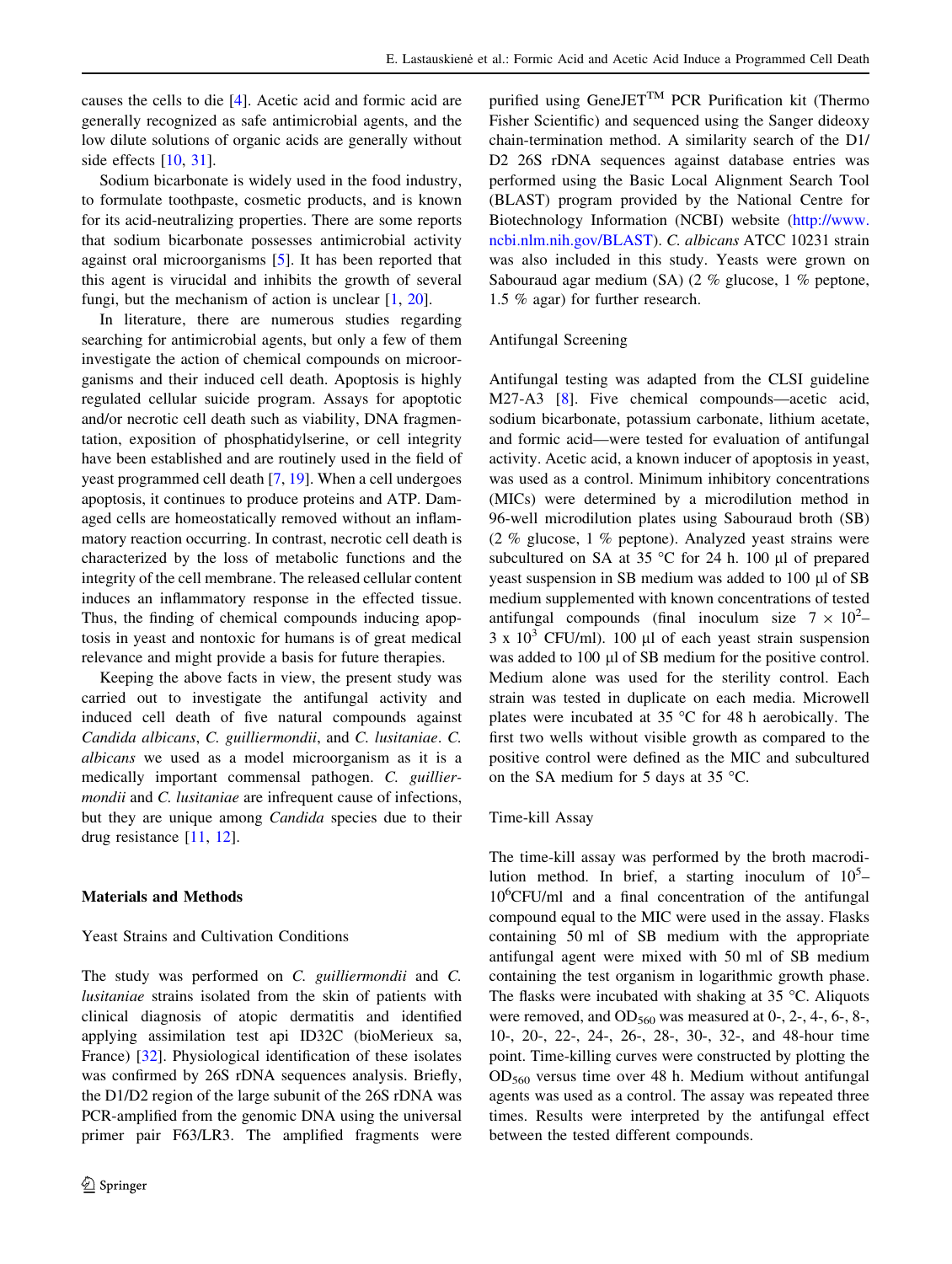#### Apoptosis Analysis

All strains were grown over night aerobically on a rotary shaker at  $35^{\circ}$ C. Cells were harvested and incubated for 2, 4, and 24 h in SB medium supplemented with the minimal inhibitory concentrations of tested compounds. Nucleus morphology analysis was performed by staining yeast cells with  $4 \mu$ l DAPI for 10 min at room temperature. Samples were analyzed by fluorescent microscopy using 330–380 nm wavelength.

Externalization of phosphatidylserine at the outer layer of plasma membrane was assayed by staining cells with FITC/AnnexinV (Roche) and PI  $[19]$  $[19]$ . 1 x  $10^6$  yeast cells were harvested and washed with digestion buffer (1.2 M sorbitol, 0.5 mM  $MgCl<sub>2</sub>$ , 35 mM  $K<sub>2</sub>HPO<sub>4</sub>$ , pH 6.8). Cells wall was digested with 15 U/ml lyticase and 5.5 % glusulase for 2 h at 30  $^{\circ}$ C for generation of protoplasts. Protoplasts were harvested by centrifugation and washed twice with  $200 \mu l$  AnnexinVbinding buffer (10 mM Hepes/ NaOH, pH 7.4, 140 mM NaCl,  $2.5$  mM CaCl<sub>2</sub>) containing 1.2 M sorbitol. To the 38  $\mu$ l of cell suspension, 2  $\mu$ l FITC/ AnnexinV and 2 µl PI were added. Cells were incubated at the room temperature for 30 min. After staining, yeast cells were harvested by centrifugation and applied onto polylysine coated slides. Samples were analyzed by fluorescent microscopy using 400–500 nm and  $>560$  nm wavelength.

Fluorescein FragEL<sup>TM</sup> DNA Fragmentation Detection Kit was used for the detection of DNA strand breaks. Analysis was performed by following manufacturer's instruction. Briefly,  $1 \times 10^6$ yeast cells were harvested and fixed for 10 min at room temperature in 4 % PBS buffered formaldehyde. Formaldehyde was removed by washing yeast cells with TBS. 100  $\mu$ l of proteinase K (20  $\mu$ g/ml) was used for permeabilisation of the specimen. Proteinase K was removed by centrifugation at 1,000 rpm for 5 min at 4 °C. Cells were harvested, stained with Fluorescein Frag- $EL^{TM}$  reaction mixture, and analyzed by fluorescent microscopy using 450–500 nm wavelength. Yeast cells were additionally treated with DNaseI for generation of positive control.

Active caspase were detected by staining cells with FITC-VAD-FMK (CaspACETMIn Situ Marker Kit, Promega) kit.  $1 \times 10^6$  cells were harvested and washed with PBS buffer. Cells were incubated with  $10 \mu M$ Casp $ACE^{TM}$ In Situ Marker for 20 min at 30 °C in the dark. After staining cells were harvested, washed with PBS, and applied onto polylysine coated slides. Samples were analyzed by fluorescent microscopy using wavelength of 490–525 nm.

Toxicity Test with Mammalian Cell Cultures

Jurkat and NIH 3T3 cells were cultured in RPMI medium with  $2 \text{ mM } L$ -glutamine, 100 U/ml penicillin, 100  $\mu$ g/ml streptomycin, and 10 % fetal calf serum. All cell culture reagents were from HyClon (ThermoFisher Scientific). Jurkat cells were seeded  $0.25 \times 10^6$  cells per well in sixwell plate. The cell concentration was  $0.25 \times 10^5$ /ml. NIH 3T3 cells were seeded in 24-well plate  $3 \times 10^4$  cells per well. The untreated and antifungal agents treated cells were incubated at 37 °C, 5 % of  $CO<sub>2</sub>$  up to 3 days. The cells were analyzed after 1, 2, and 3 days. Apoptotic cells were stained with 7AAD (Molecular probes) and analyzed by FACS Calibur (BD Biosciences, USA). For the analysis of cell proliferation, the cells prior the culturing were labeled with CFSE (Molecular probes). For this purpose, Jurkat and NIH 3T3 cells were resuspended in RPMI medium with 10 % FCS at a concentration 0.3-1 x  $10^7$ /ml. CFSE was added to the cells at a final concentration of  $1 \mu M$  and incubated for 5 min at 37  $^{\circ}$ C. The not bound CFSE were washed out from the cells with RPMI medium. The labeled cells were analyzed by FACS Calibur.

#### Results

The sequence analysis of the ribosomal gene confirmed previous physiological identification of clinical C. guilliermondii (accession No. KJ396345) and C. lusitaniae (accession No. KJ396344) isolates.

MICs of tested compounds are presented in Table 1. The results showed that acetic acid and formic acid exhibited the most intense antifungal activity on all tested Candida strains.

The time-kill assay was used to study time-dependent antifungal activities of antimicrobial agents. The results showed that potassium carbonate possessed the fastest antifungal activity (Fig. [1\)](#page-3-0). Cells were completely eliminated already after 2 h of incubation with MIC of potassium carbonate. No colony forming units were obtained after 6 h of treatment of Candida cells with acetic acid. Formic acid eliminated the cells after 20 h of incubation,

Table 1 Minimum inhibitory concentrations of tested antifungal agents

|                   | NaHCO <sub>3</sub> | $K_2CO_3$ | CH <sub>3</sub> COOH | <b>HCOOH</b> | CH <sub>3</sub> COOLi |
|-------------------|--------------------|-----------|----------------------|--------------|-----------------------|
| C. albicans       | 5%                 | $2.5\%$   | $0.25\%$             | $0.1 \%$     | 1%                    |
| C. guilliermondii | 5%                 | $2.5\%$   | $0.3\%$              | $0.2 \%$     | 1%                    |
| C. lusitaniae     | $5\%$              | $2.5\%$   | $0.25\%$             | $0.1 \%$     | l %                   |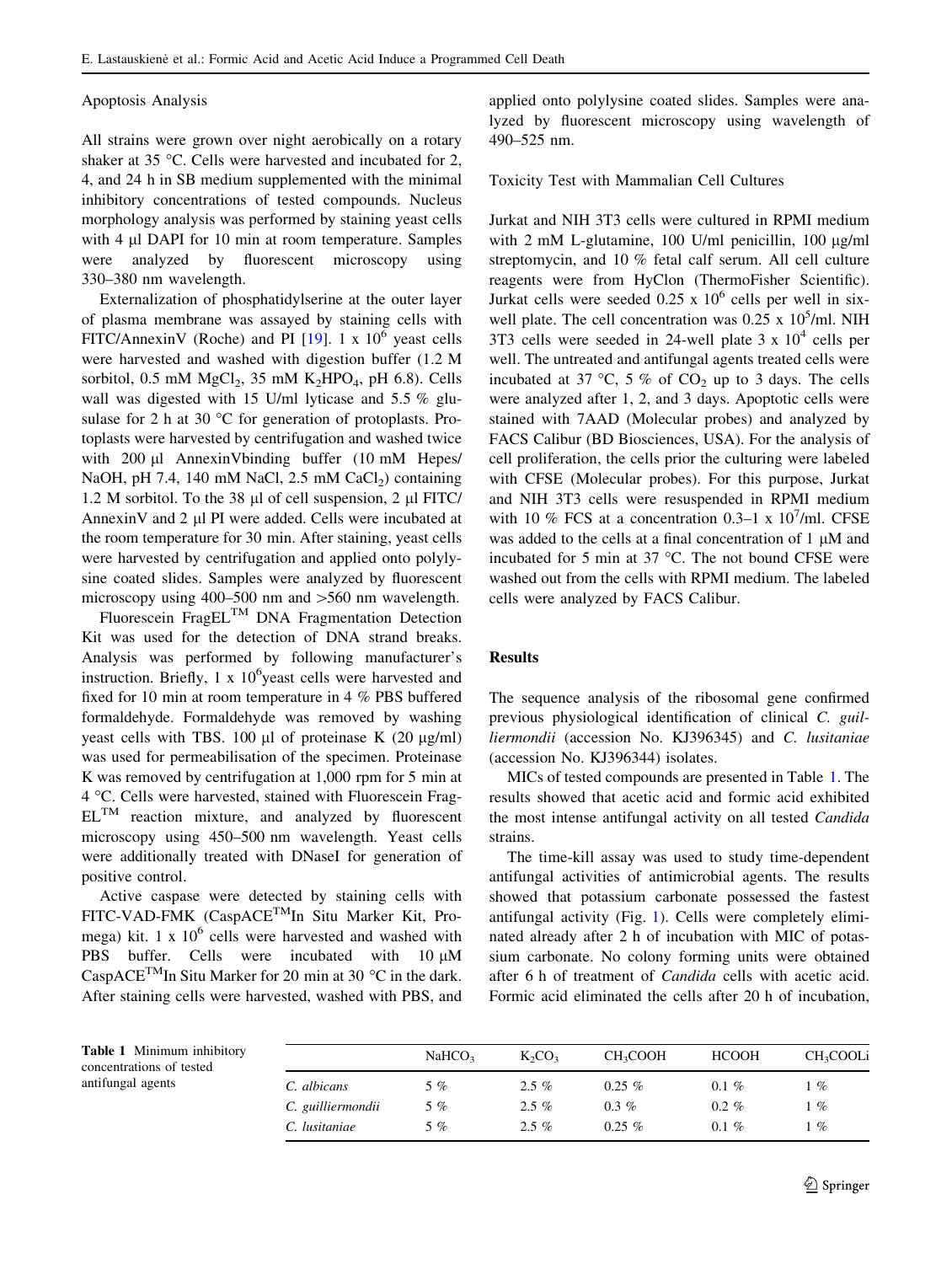<span id="page-3-0"></span>

Fig. 1 Viability of *Candida* strains in SB medium supplemented with MICs of analyzed compounds

while sodium carbonate exhibited delayed antifungal activity. Comparison between the different Candida species showed that C. guilliermondii had the highest resistance to all tested compounds as compared to C. lusitaniae and C. albicans.

For the apoptosis induction analysis, four chemical compounds (potassium carbonate, sodium bicarbonate, formic acid, and acetic acid) were selected. Lithium acetate showed good antifungal activity, but it is commonly used for the permeabilisation of the cell membrane. It leads to inability to test effect of lithium acetate for the externalization of phosphatidylserine in yeasts. Therefore, lithium acetate was excluded from the further analysis. Yeast cells were incubated with MICs of tested compounds for four hours.

TUNEL staining is commonly used for the detection of apoptotic cells, but DNA fragmentation can simultaneously occur during yeast cell death by the necrotic pathway resulting in the high percentage of TUNEL positive cells in the population (Table 2). TUNEL staining alone is not suitable to count the real number of cells dying in apoptotic manner, and more precise methods have to be applied to confirm the results. Therefore, for the apoptosis analysis, we performed TUNEL staining, phosphatidylserine staining, and active caspase staining analysis.

Double staining of yeast cells with AnnexinV and propidium iodide allowed the discrimination between early apoptotic cells exhibiting phosphatidylserine externalization (AnnexinV+/PI-), late apoptotic/secondary necrotic cells, which showed both PS exposure and membrane permeability (AnnexinV+/PI+), and cells with ruptured membrane indicative of primary necrosis (AnnexinV-/  $PI+$ ) (Supplementary data Fig. 1). The highest percentage of the cells in all analyzed strains displaying markers of early and late apoptosis was detected after the treatment of yeasts with formic and acetic acids (Fig. [2\)](#page-4-0). Phosphatidylserine externalization was observed in more than 80 % cells of all analyzed strains after the 4 h of treatment with MIC of formic acid. Incubation of analyzed strains with acetic acid induced apoptosis in more than 82 % of cells.

Incubation of the C. lusitaniae, C. guilliermondii, and C. albicans in media supplemented with MICs of sodium bicarbonate and potassium carbonate led to the necrosis induction (Fig. [3\)](#page-4-0).

Early and late apoptotic phenotypes detected after the treatment with carbonates were less than 20 % in all three strains. After the treatment with sodium bicarbonate, over 60 % of the cells displayed Annexin V $-$ /PI $-$  phenotype. Incubation of the analyzed strains with potassium carbonate led to the necrotic pathway of cell death (Fig. [3](#page-4-0)). Over 82 % of the cells of all the analyzed strains displayed necrotic markers, and markers of early and late apoptosis were registered in less than 10 % of the cells.

Table 2 DNA fragmentation and caspase activation (%) in yeast cells after treatment with MICs of antifungal agents

|                      | C. albicans       |                   | C. guilliermondii |                   | C. lusitaniae     |                   |
|----------------------|-------------------|-------------------|-------------------|-------------------|-------------------|-------------------|
|                      | $TUNEL+$          | $CASPASE+$        | $TUNEL+$          | $CASPASE+$        | TUNEL+            | $CASPASE+$        |
| NaHCO <sub>3</sub>   | $36.47 \pm 4.587$ | $25.78 \pm 2.598$ | $35.23 \pm 5.267$ | $23.56 \pm 3.578$ | $37.56 \pm 4.869$ | $27.15 \pm 2.561$ |
| $K_2CO_3$            | $15.34 \pm 3.578$ | $12.47 \pm 1.578$ | $13.83 \pm 2.159$ | $11.59 \pm 1.442$ | $16.86 \pm 2.567$ | $13.85 \pm 1.896$ |
| CH <sub>3</sub> COOH | $76.89 \pm 5.743$ | $85.71 \pm 5.12$  | $74.51 \pm 4.897$ | $85.53 \pm 5.731$ | $79.2 \pm 6.012$  | $88.79 \pm 3.823$ |
| <b>HCOOH</b>         | $72.23 \pm 4.963$ | $87.58 \pm 5.465$ | $67.86 \pm 5.364$ | $82.15 \pm 6.589$ | $75.18 \pm 4.125$ | $86.75 \pm 4.127$ |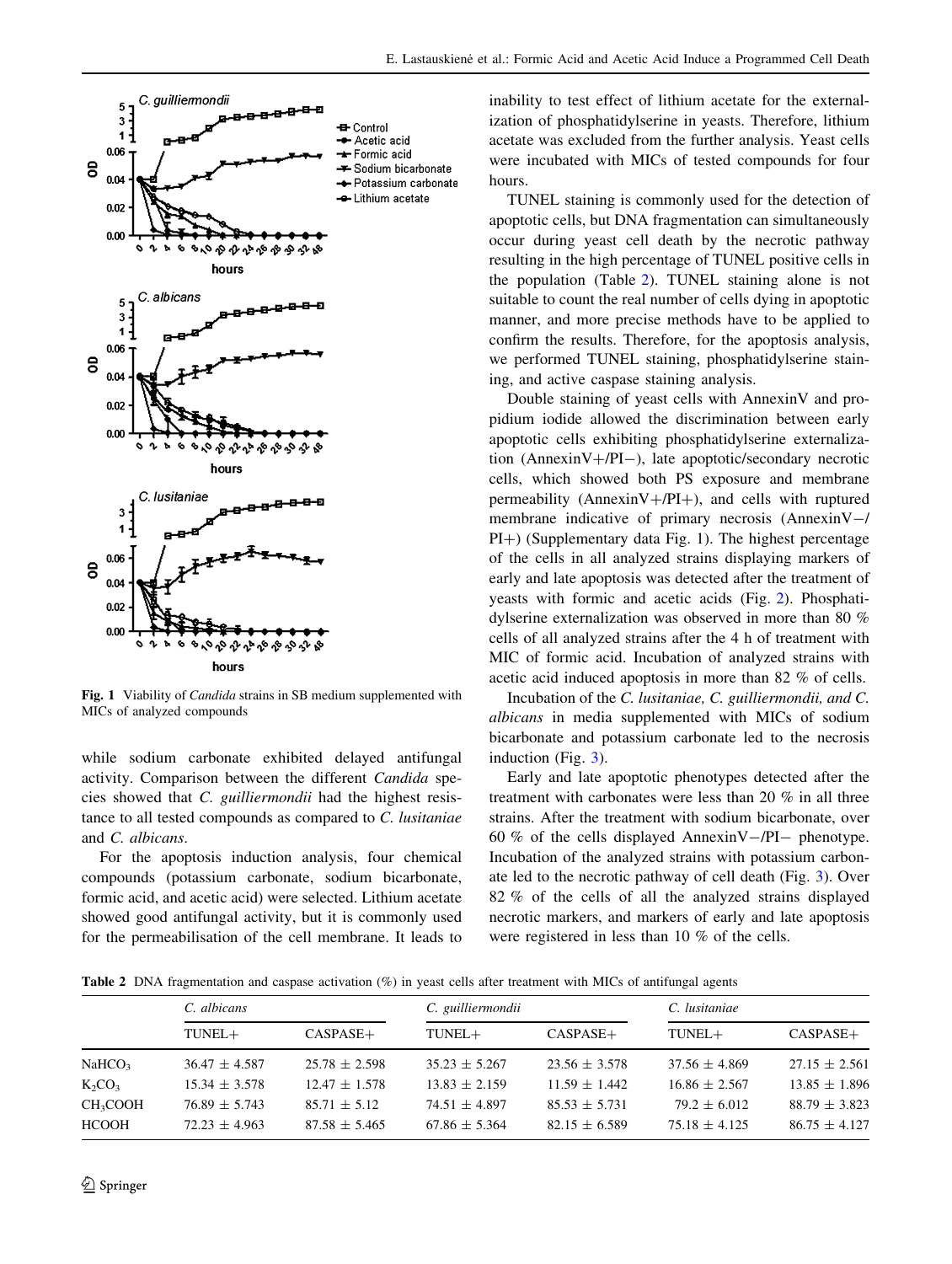<span id="page-4-0"></span>

Fig. 2 Externalization of the phosphatidylserine in the outer layer of yeast cells plasma membrane after the treatment with MIC of acetic acid (a) and formic acid (b). Early apoptotic cells—Annexin $V + /PI -$ , late apoptotic/secondary necrotic cells—Annexin $V + /PI +$ , necrotic cells—AnnexinV-/PI+, viable cells—AnnexinV-/PI-

TUNEL and active caspase analysis results are presented in Table [2](#page-3-0) (Supplementary data Figs. 2, 3). The highest percentage of the cells with fragmented DNA and active caspase was detected after treatment of cells with formic and acetic acids. The percentage of the apoptotic cells observed after treatment with formic acid statistically did not differ ( $p > 0.05$ ) from the percentage of apoptotic cells observed after treatment with acetic acid, which is a known inducer of apoptosis in yeast cells. Meanwhile, potassium carbonate induced apoptosis in less than 20 % of the cells. After treatment of yeasts with sodium carbonate, apoptosis related phenotypes were detected in less than 40 % of the total cell population.

Apoptosis analysis results were confirmed by CFU count that showed that over 40 % of the C. lusitaniae, C. guilliermondii, and C. albicans cells did not produced the colonies after the treatment of the cells with MIC of sodium bicarbonate (Fig. 4). Therefore, less than 28 % of



Fig. 3 Externalization of the phosphatidylserine in the outer layer of yeast cells plasma membrane after the treatment with MIC of sodium bicarbonate (a) and potassium carbonate (b). Early apoptotic cells— AnnexinV+/PI-, late apoptotic/secondary necrotic cells—Annex $inV+/PI+$ , necrotic cells—AnnexinV-/PI+, viable cells—Annex $inV - /PI -$ 

Sodium bicarbonate Potassium carbonate Formic acid Acetic acid 70



Fig. 4 Apoptosis analysis results were confirmed by CFU count. Yeast cells were incubated in the SB medium supplemented with MICs of tested compounds for 4 hours. After incubation, cells were plated on the SA plates and appeared colonies were counted after 48 hours of growth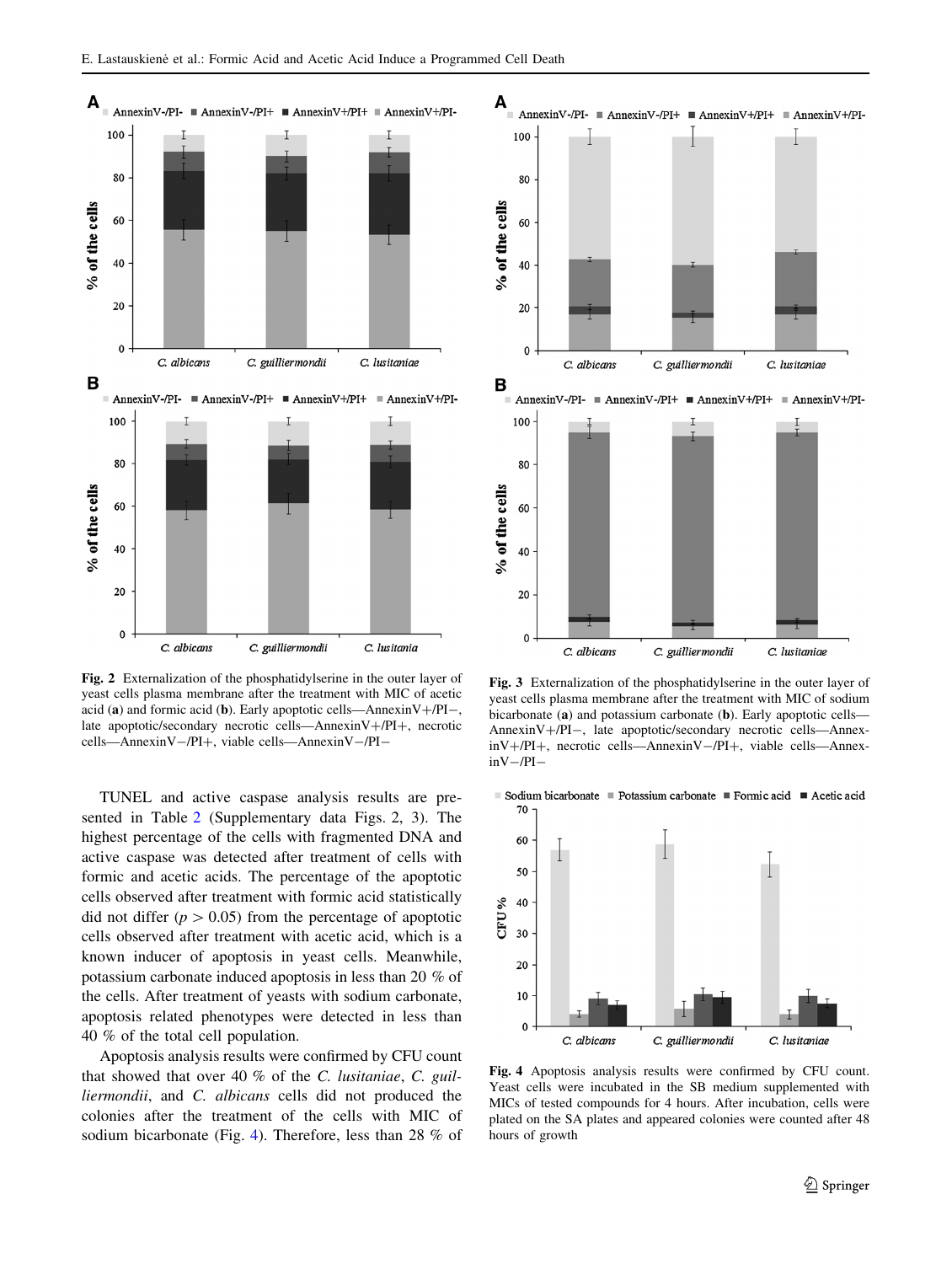



the cells showed apoptotic phenotype indicating that remaining cells were committed to necrosis. Treatment of the cells with potassium carbonate caused necrosis induction in more than 78 % of the cells. Apoptosis was induced in more than 75 % of the cells after the incubation with acetic acid and formic acid.

Toxicity test with cell cultures was performed in order to appreciate the effects of chemicals on the capability of mammalian cells to replicate. The results showed that formic acid had the lowest effect on the survivability of Jurkat and NIH 3T3 cells (Fig. 5). Lithium acetate, sodium bicarbonate, and potassium carbonate caused massive wave of cell death in mammalian cell lines; therefore, formic acid had the lowest effect on the mammalian cell survival and proliferation.

# Discussion

In this study, we investigated the antifungal activity of five compounds against three Candida species. Our results revealed that acetic acid, sodium bicarbonate, potassium carbonate, lithium acetate, and formic acid had almost equal antifungal activities on different Candida species. Moreover, the results showed that formic acid and acetic acid had highest effects against tested microorganisms.

In this research, we included acetic acid rather as control, because it is known that acetic acid possesses antibacterial and antifungal properties [[14,](#page-6-0) [28\]](#page-7-0). It is a compound commonly used to induce yeast apoptosis. Acetic acid enters the cell by a process of membrane protein channel-facilitated diffusion, accumulates in a cell, and acidifies the intracellular environment. This process finally results in cell death by the apoptotic or necrotic pathway [[18,](#page-6-0) [22](#page-7-0)].

Recently, it was shown that a low concentration of formic acid induces caspase independent cell death in Saccharomyces cerevisiae. Authors of this study hypothesized that formic acid caused cell death in yeast by inhibiting the activity of cytochrome oxidase by formate, resulting in the rapid depletion of intracellular ATP and sequential cell death [[9\]](#page-6-0). In this study, we determined that treatment of Candida with formic acid follows a series of typical apoptotic morphological changes resembling that in mammalian cells. Unlike Lin Du et al. published results, the data obtained in the present study indicate that low concentration of formic acid induces caspase-dependent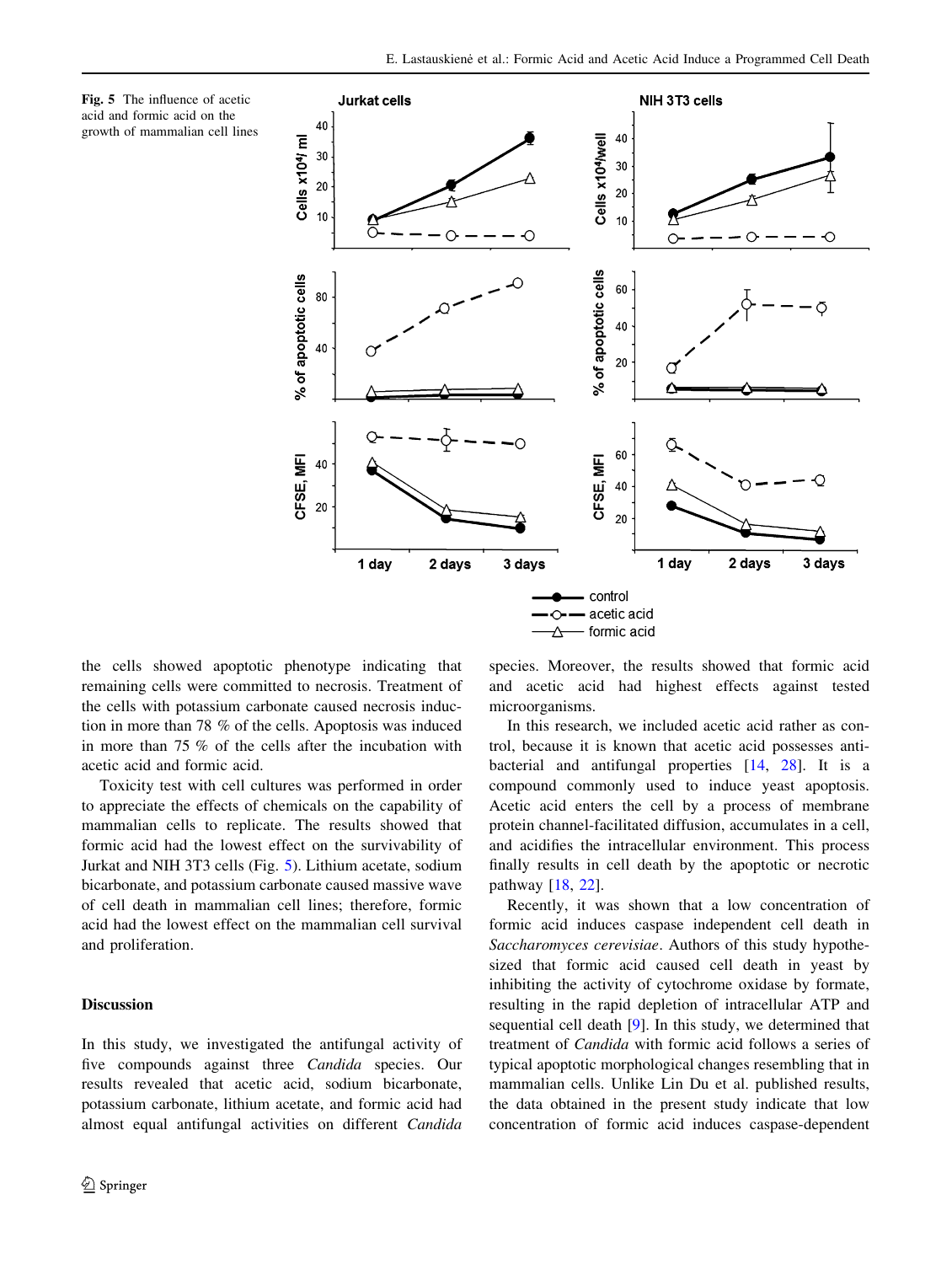<span id="page-6-0"></span>cell death in yeast. These differences are probably related to yeast species used.

Antifungal activities of sodium bicarbonate and potassium carbonate have already been demonstrated [16, [23,](#page-7-0) [24,](#page-7-0) [27](#page-7-0)]. Several studies suggest that disturbance of internal homeostasis of potassium and sodium cations is responsible for a growth arrest of the cell  $[3, 15]$ . Our work demonstrated that treatment of the yeast cells with MICs concentrations of sodium bicarbonate and potassium carbonate resulted in cell death mostly by the necrotic pathway. The time-kill assay was used to evaluate time-dependent antifungal activities of tested agents. Results showed that potassium carbonate was faster-acting antifungal agent than sodium bicarbonate. Additionally, we observed that lower MICs concentrations of sodium bicarbonate and potassium carbonate stimulated yeast to hyphae switching (data not shown). There is opinion that the main functions of hypha formation are translocation between host environments and nutrient acquisition [6]. Phenotypic switching enables an organism to adapt easier to specific environments (partially due to nutrient availability) through selective gene expression. It was shown that this mechanism is involved in the infection process as loss of the ability to form hypha resulted in C. albicans avirulence [17]. It was shown that hyphal cells contain intracellular potassium at high concentrations in comparison with yeast cells [[30\]](#page-7-0). Additionally, there is evidence that phenotypic switching participates in the fungal response to antifungal agents [\[21](#page-7-0)]. Keeping the above facts and our results in view, we suggest that applications of these compounds in the treatment of Candida infections are limited because an accidental use of an insufficient concentration can provoke hypha formation and exacerbation of a disease.

Formic (or methanoic) acid is very dangerous at high concentrations, but at low concentrations it is widely used in industry. Several studies have shown an antimicrobial activity of formic acid on bacteria and yeasts [2, [25](#page-7-0), [26](#page-7-0)]. However, to our knowledge, there are no studies in literature evaluating its antimicrobial activity on medically important organisms.

#### Conclusion

In this study, we showed that a low concentration of formic acid induces apoptosis-like programmed cell death in the Candida yeast but has a minimal effect on the survivability of mammalian cells. Formic acid is an inexpensive material already used for medical purposes, and our results suggest that it could be used for the development of suitable candidate for treatment of fungal infections.

#### References

- 1. Arslan U, Ilhan K, Vardar C, Karabulut OA (2009) Evaluation of antifungal activity of food additives against soil borne phytopathogenic fungi. World J Microbiol Biotech 25:537–543
- 2. Baimark Y, Threeprom J, Dumrongchai N, Srisuwan Y, Kotsaeng N (2008) Utilization of wood vinegars as sustainable coagulating and antifungal agents in the production of natural rubber sheets. J Environ Sci Technol 1:157–163
- 3. Banuelos MA, Sychrova H, Bleykasten-Grosshans C, Souciet JL, Potier S (1998) The Nha1 antiporter of Saccharomyces cerevisiae mediates sodium and potassium efflux. Microbiology 144: 2749–2758
- 4. Bjornsdottir K, BreidtJr F, McFeeters RF (2006) Protective effects of organic acids on survival of Escherichia coli O157: H7 in acidic environments. Appl Environ Microbiol 72:660–664
- 5. Bidra AS, Tarrand JJ, Roberts DB, Rolston KV, Chambers MS (2011) Antimicrobial efficacy of oral topical agents on microorganisms associated with radiated head and neck cancer patients: an in vitro study. Quintessence Int 42:307–315
- 6. Brand A (2012) Hyphal growth in human fungal pathogens and its role in virulence. Int J Microbiol. doi[:10.1155/2012/517529](http://dx.doi.org/10.1155/2012/517529)
- 7. Buttner S, Eisenberg T, Carmona-Gutierrez D, Ruli D, Knauer H, Ruckenstuhl C, Sigrist C, Wissing S, Kollroser M, Frohlich KU, Sigrist S, Madeo F (2007) Endonuclease G regulates budding yeast life and death. Mol Cell 25:233–246
- 8. Clinical and Laboratory Standard Institute (2008) Reference method for broth dilution antifungal susceptibility testing of yeasts; approved standard-third edition; CLSI document M27-A3. CLSI, Wayne
- 9. Du L, Su Y, Sun D, Zhu W, Wang J, Zhuang X, Zhou S, Lu Y (2008) Formic acid induces Yca1p-independent apoptosis-like cell death in the yeast Saccharomyces cerevisiae. FEMS Yeast Res 8:531–539
- 10. EFSA Panel on Additives and Products or Substances used in Animal Feed (FEEDAP) (2012) Scientific opinion on the safety and efficacy of acetic acid, sodium diacetate and calcium acetate as preservatives for feed for all animal species. EFSA J 10:2571
- 11. Favel A, Michel-Nguyen A, Peyron F, Martin C, Thomachot L, Datry A, Bouchara JP, Challier S, Noël T, Chastin C, Regli P (2003) Colony morphology switching of Candida lusitaniae and acquisition of multidrug resistance during treatment of a renal infection in a newborn: case report and review of the literature. Diagnmicrobiol Infect Dis 47:331–339
- 12. Hawkins JL, Baddour LM (2003) Candida lusitaniae infections in the era of fluconazole availability. Clin Infect Dis 36:14–18
- 13. Huang CB, Alimova Y, Myers TM, Ebersole JL (2011) Shortand medium-chain fatty acids exhibit antimicrobial activity for oral microorganisms. Arch Oral Biol 56:650–654
- 14. In YW, Kim JJ, Kim HJ, Oh SW (2013) Antimicrobial activities of acetic acid, citric acid and lactic acid against Shigella species. J Food Safety 33:79–85
- 15. Krauke Y, Sychrova H (2010) Four pathogenic Candida species differ in salt tolerance. Curr Microbiol 61:335–339
- 16. Letscher-Bru V, Obszynski CM, Samsoen M, Sabou M, Waller J, Candolfi E (2013) Antifungal activity of sodium bicarbonate against fungal agents causing superficial infections. Mycopathologia 175:153–158
- 17. Lo HJ, Köhler JR, DiDomenico B, Loebenberg D, Cacciapuoti A, Fink GR (1997) Nonfilamentous C. albicans mutants are avirulent. Cell 90:939–949
- 18. Ludovico P, Sousa MJ, Silva MT, Leao C, Corte-Real M (2001) Saccharomyces cerevisiae commits to a programmed cell death process in response to acetic acid. Microbiology 147:2409–2415